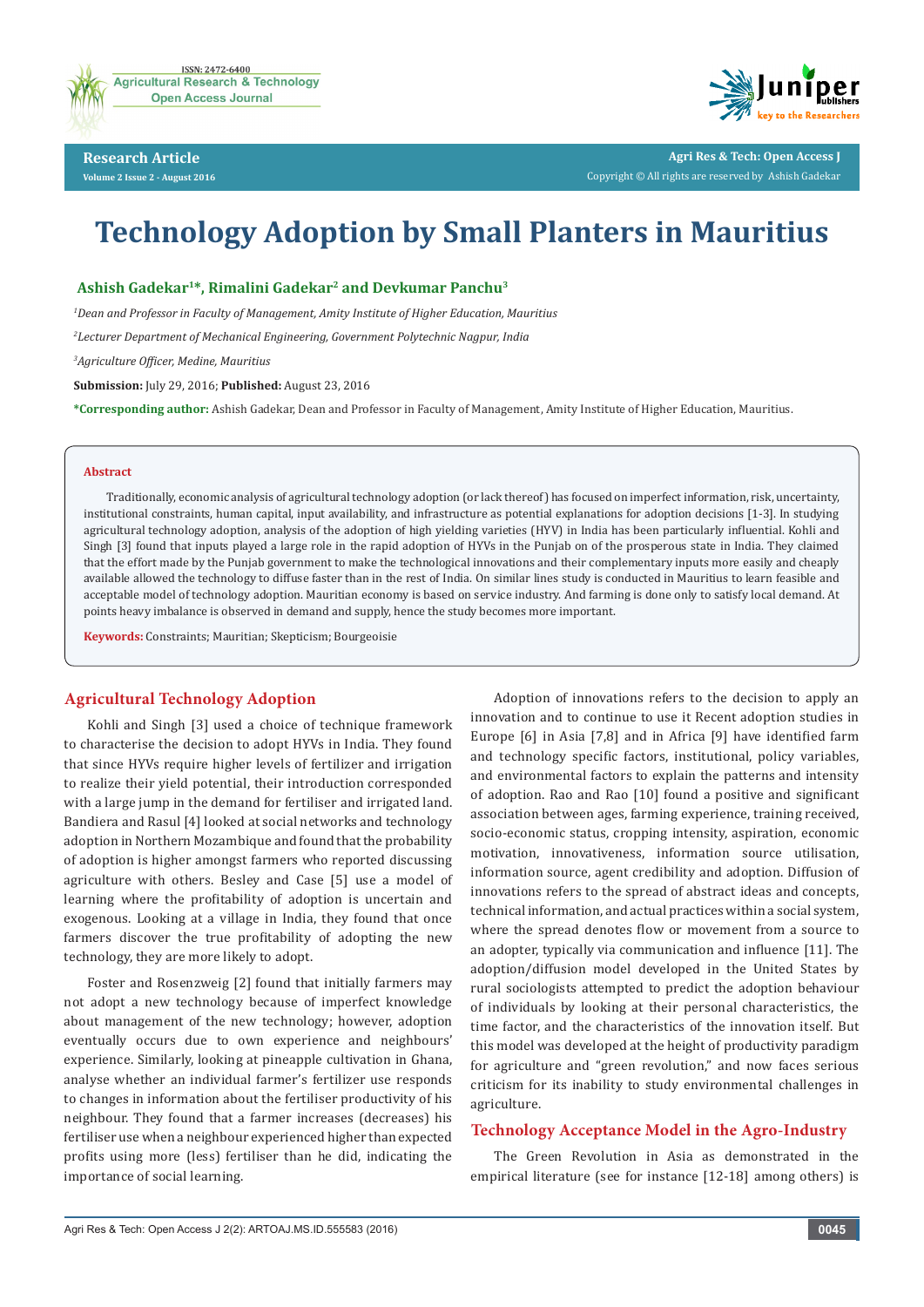an indication that improved technology adoption for agricultural transformation and poverty reduction is critical in modern day agriculture. Sunding and Zilberman [19] affirmed that there is a significant gap between the launch of a technology to the market to its wide use by farmers, therefore its adoption is not immediate. Also Agbamu [20] found only knowledge of a practice to be significantly related to its adoption [21] shows that where farmers have to adopt a new crop technology that shifts time from their farming to the home production activity sector, the probability and rate of adoption of such technology are higher; also, as family time is shifted away from the farming sector to home production sector, the economic impact index increases. Arene [22] reported a positive and significant relationship between family size and adoption. On the other hand Voh [23] established that household size is not significantly related to adoption. [24] Reported a significant relationship between landholdings (farm size) and adoption.

Voh [23] also reported that socio-economic status of farmers is positively and strongly related to adoption. This report implied that the higher the socio-economic status, the higher the tendency to adopt innovation. [25] Reported that farmers who are more exposed to formal extension information have a high propensity towards adoption than those with less exposure. However, [24] did not establish any relationship between education and adoption. Education, size of holdings and cosmopoliteness accounted for significant variation in communication behaviour of farmers. Goswami and Sagar [26] identified some factors associated with knowledge level of an innovation. They found educational level, family educational status, innovation proneness and utilisation of mass media to be positively and significantly correlated with knowledge level. Earlier evidences [27,28] led to the categorisation of adoption behaviour into innovators, early adopters, early majority, late majority and laggards. This is based on validated studies that the adoption behaviour of any agricultural technology would follow a normal distribution curve in a given social system [11].

As outlined by Dillon [29] it is also sometimes useful to recognize that, like other systems, agricultural systems may be categorized as which is a special point to be considered when technology adoption need to be implemented:

- Purposeful or non-purposeful depending on whether or not they can select goals and the means by which to achieve them.
- Static or dynamic depending on whether or not they change over time in response to internal or external influences.
- Open or closed depending on whether or not they interact with their environment.
- Abstract or concrete depending on whether or not they are conceptual or physical in nature.
- Deterministic or stochastic depending on whether or

not their behaviour exhibits randomness over time, i.e., their future behaviour is uncertain.

# **The Technology Adoption Models and Steps**

# **Innovators (2.5%)**

 Innovators are the first individuals to adopt an innovation. Innovators are willing to take risks, youngest in age, have the highest social class, have great financial lucidity, very social and have closest contact to scientific sources and interaction with other innovators. Risk tolerance has them adopting technologies which may ultimately fail. Financial resources help absorb these failures [27].

## **Early adopters (13.5%)**

"This is the second fastest category of individuals who adopt an innovation. These individuals have the highest degree of opinion leadership among the other adopter categories. Early adopters are typically younger in age, have a higher social status, have more financial lucidity, advanced education, and are more socially forward than late adopters. More discrete in adoption choices than innovators. Realise judicious choice of adoption will help them maintain central communication position" [27].

## **Early majority (34%)**

"Individuals in this category adopt an innovation after a varying degree of time. This time of adoption is significantly longer than the innovators and early adopters. Early Majority tend to be slower in the adoption process, have above average social status, contact with early adopters, and seldom hold positions of opinion leadership in a system" [27].

# **Late majority (34%)**

"Individuals in this category will adopt an innovation after the average member of the society. These individuals approach an innovation with a high degree of skepticism and after the majority of society has adopted the innovation. Late Majority are typically skeptical about an innovation, have below average social status, very little financial lucidity, in contact with others in late majority and early majority, very little opinion leadership"[27].

# **Laggards (16%)**

 Individuals in this category are the last to adopt an innovation. Unlike some of the previous categories, individuals in this category show little to no opinion leadership. These individuals typically have an aversion to change-agents and tend to be advanced in age. Laggards typically tend to be focused on "traditions", likely to have lowest social status, lowest financial fluidity, be oldest of all other adopters, in contact with only family and close friends, very little to no opinion leadership. Rogers [11] reported two types of discontinuance which can be replacement discontinuance that is rejecting an idea in order to adopt a better one that supersedes it or disenchantment discontinuance when a decision to reject an idea as a result of dissatisfaction with its performance (Figure 1).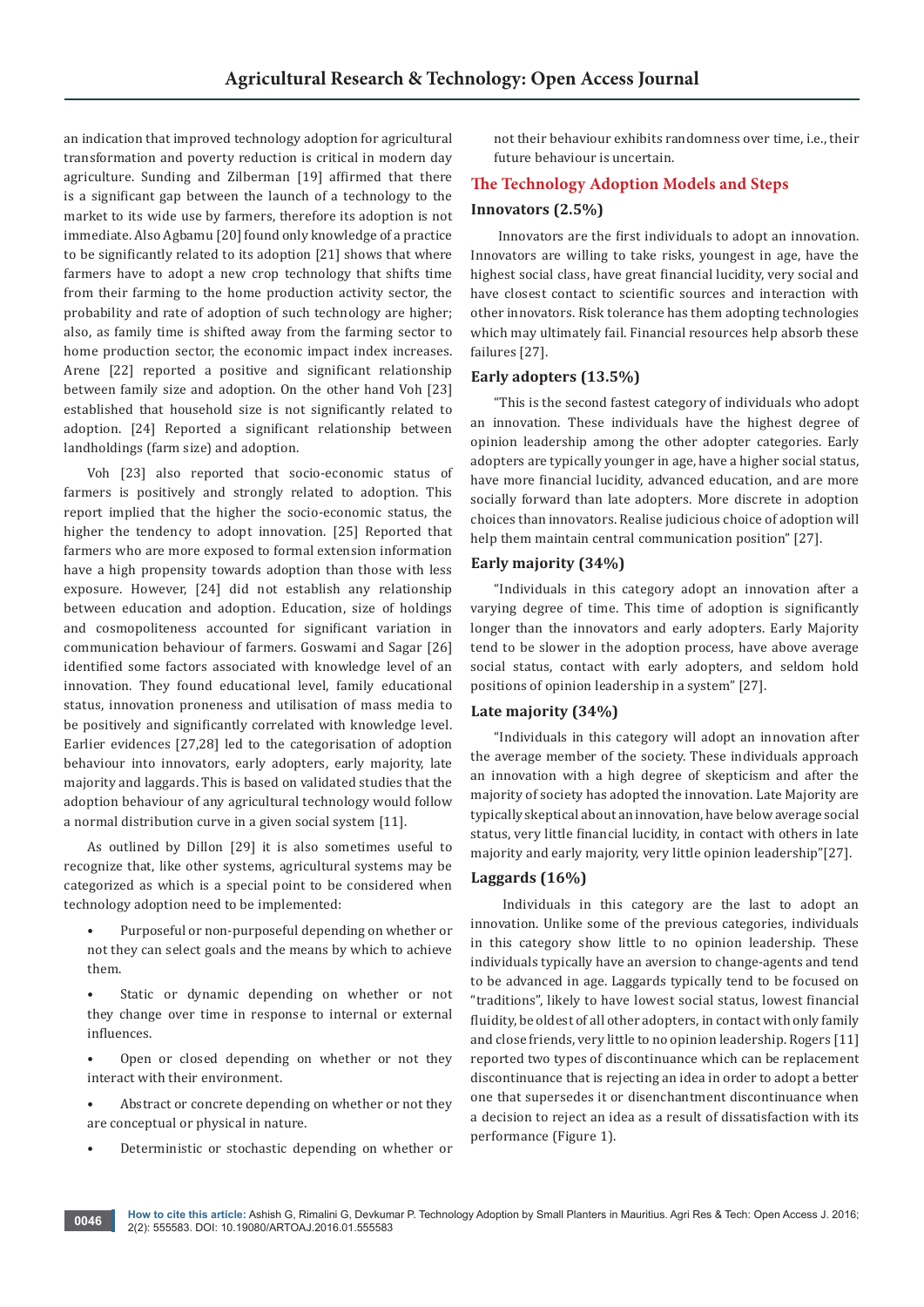

Bishop and Coughenor [30] reported that the percentage of discontinuance among Ohio farmers ranged from 14%for innovators and early adopters, to 27% for early majority, to 34% for late majority, to 40% for laggards; while Leuthold [31] reported 18%, 24%, 26% and 37% respectively for Canadian Farmers. Greeve [32] reported the discontinuance of the easy listening format by radio stations in USA and also Rogers (2003) noted the discontinuance of chemical innovation and the rise of organic farming. Ogunfiditimi [33] used the term "abandoned adoption" to describe discontinued use of previously adopted innovation and identified 14 reasons among maize & cassava and cocoa farmers in Nigeria. Similarly [34] reported the varying degrees of discontinuance among farmers in Ekiti state Nigeria to be immediate, gradual and rapid based on the nature of innovation and farmers situation. Adesina and Baidu-Forson [35] found that farmers perceptions affect the adoption of improved varieties of sorghum and mangrove rice in Burkina Faso and Guinea respectively.

Enrique Silva R., National TTG President made a comment that seems to reflect international reality: "[Technological transfer] is more necessary than ever, because agricultural commodity prices tend to constantly go down while costs tend to go up, so that the profit margins are narrower." Enrique Silva R. explained: "The name of the groups does not correspond exactly to the philosophy of the system. It is not a matter of only transferring knowledge or technology. The human contact is what is fundamental in the group's activity. The most relevant is the friendship that takes place among the participating farmers. That is, the characteristic individualism of the farmer of the past is broken. An absolute sincerity between neighbours is obtained ... which leads to a great friendship. With friendship they communicate both the failures and successes ...."

# **Brief History of Small Planters and Agriculture in Mauritius**

In Mauritius almost half of our sugarcane land belongs to planters and the rest for corporate sectors. The question was being asked how small planters may have been able to own nearly forty five percent of lands, when regarding Mauritius historical background concerning British, French and even Dutch colonisation. Where did they ever get the money to buy those lands?

The following possible reasons were stated:

1. May be those small planters were sirdars, that can be defined as those (e.g. a foreman) holding a responsible position or a person holding high ranks, and they had the opportunity to buy lands.

2. Those small planters could also have been in the class of "Bourgeoisie". This word is derived from the French word meaning a French citizen-class. Bourgeoisie is often identified a social class oriented to economic materialism characterised by their ownership of capital, and their related culture or who is a member of the wealthiest social class of a given society, and their materialistic worldview.

3. Those small planters were not socially considered as labourers.

It was also pointed out that the History of Small Planters in Mauritius should be clearly read in order to understand the small planters' context well.

It was also well explained that some thirty years ago, land price in Mauritius was very expensive. This can be explained by the fact that with sugarcane plantation in those lands and high sugar prices in world market (about 35,000 MUR per tonne of sugar), planters was getting lots of revenues from their sugarcane plantation. So they preferred to keep those lands and were not reluctant to sell those lands. Hence land price was very expensive even those days.

# **Present Status of Small Planters in Mauritius**

It has been clearly expressed the fact that land owners considered their land as a fortune. They didn't want to sell their fortunes. Hence it was well remarked that real farmers in Mauritius don't own any land. They get land for agriculture through renting from land owners. Hence the complexity of the situation is that land owners are considered as planters but they are not those who are cultivating the lands. Land owners are being registered as Cane planters in Mauritius, but they are not the ones cultivating. The better pieces of land are usually rented at better price. Long ago the grand-parents and parents of those people who are the present day land owners were trying to gain maximum profit with their sugar cultivation. Nowadays with the drastic decrease of sugar price in world market (12,000 MUR per tonne), there is tendency of zero profit. The cost of production is very high. Land owners prefer to leave their lands bare or rent it with others.

It was also pointed out that present day land owners consider themselves middleclass. They do not want to do agricultural business. They want more office works or they leave for abroad, but they are still heirs of those lands left behind by their grandparents and parents. They are not even prepared to sell their lands due to the fact of their consideration of land as fortune. It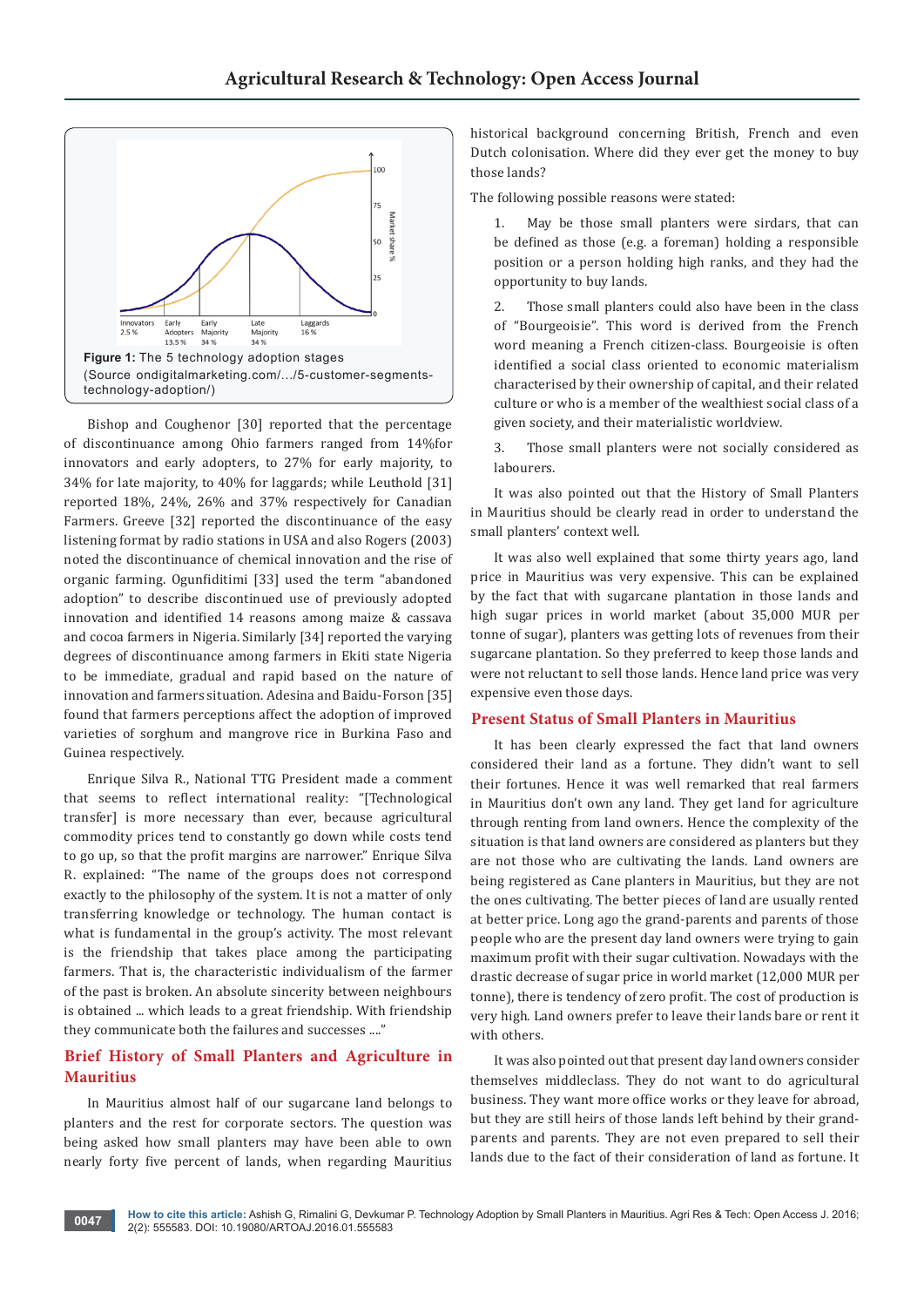has also been indicated that during those times when planters were getting a lot of profits from selling sugar, even after getting such fortunes in farming the planters did not invest in their business activities. Why weren't they investing? Why were they only buying wants and preferring luxuries? This was mainly due to a problem of social structure in Mauritius.

In Mauritius, if a planter is considered a big planter there is tax being paid whereas for a small amount of land no tax is paid. Hence it is usually a fact that heirs of those big land owners become the new owners with small amount of land where no tax is being paid. Mauritius is consisted of landless farmers who do not own land but only cultivate it after renting.

# **Technology among Small Planters**

It is found that in Mauritius the Government are giving facilities for derocking for those planters being registered as Cane Planters. At the end of the day the ones having the best lands have in mind just of renting those lands at expensive prices. Only those who can afford can do so. Since those landless farmers having the best land are not having any thoughts to new

technology since they have no ownership. Why to invest fortunes for new technology when they don't own the lands? It was found that even those who do not want to be a farmer anymore but having lands, they are not selling since price of land has the trend of increasing since the last fifty years. Then what came out as relevant was how and why to bother about new technology investment?

## **Years of farming experience**

Table 1 shows that most of our small farming community have more than 15 years of experience meaning that this community is an ageing population as rightly said by Gopal Pillay: "There is the problem of what is known as succession planning in our small farming community. This is the biggest issue according to him; who will take over?" The high ageing farming population being noticed from the result can also be matched with Raj Ramnauth's that "Traditional farmers are finding it difficult to pass on their heritage to youngsters. The latter are not willing to carry out livestock and farming activities." This can be one of the major constraints that small farmers in Mauritius are actually facing which can also lead to the fact of non-adoption of technology.

#### **Table 1:** The farming experience of small farmers.

| Span of<br>t years    | to<br>years | years<br>ັ | $\Omega$<br>years | 5 Years<br>More<br>than<br>⊥∪ |
|-----------------------|-------------|------------|-------------------|-------------------------------|
| <b>No. of Farmers</b> | 10<br>__    |            | 10<br>__          | 70                            |

This result of more than 15 years of farming experience can also be interpreted as the traditional attitude of Mauritian farmers. "The psychology in Mauritius in agriculture is still towards the traditional way of doing things" as mentioned by Raj Ramnauth during the interview session which tally with the above mentioned point. That may be one of the reasons of resistance to change towards technology adoption.

# **Proposed Technology Adoption Model for Mauritius Set up through Setting up of Farming Zone Areas and Entrepreneur Approach**



This suggests that a farming zone with an area of four square kilometres could be created as shown in Figure 2 below. All necessary facilities would be provided consisting of even the store and cold rooms where produces could be easily stocked and stored. Postharvest facilities could be developed to add

value to the produces. Products would be made readily available as when needed.

Family support business

It was also suggested that since all favourable conditions prevail for moving from sugarcane to vegetables production, family support businesses should be encouraged.

• Moving to cattle, poultry and forestry business activities

It was also well specified that cattle rearing for milk and meat purposes should be encouraged to boost up morale of planters since the declination of sugarcane industry. Poultry farming could be further developed. Forestry developments could also be earmarked.

Government boost up plans

It was also well noted that Government should be giving tax rebates to land owners.

Good planters should be encouraged to develop agriculture by providing them with more skills to be more successful.

Government should work upon effective policies in order to encourage towards Fresh Market Products.

# **Conclusion**

The following important issues were related and how to tackle them discussed:

The human sociology aspects need to be investigated so as answers regarding why the owners are not putting money put forward.